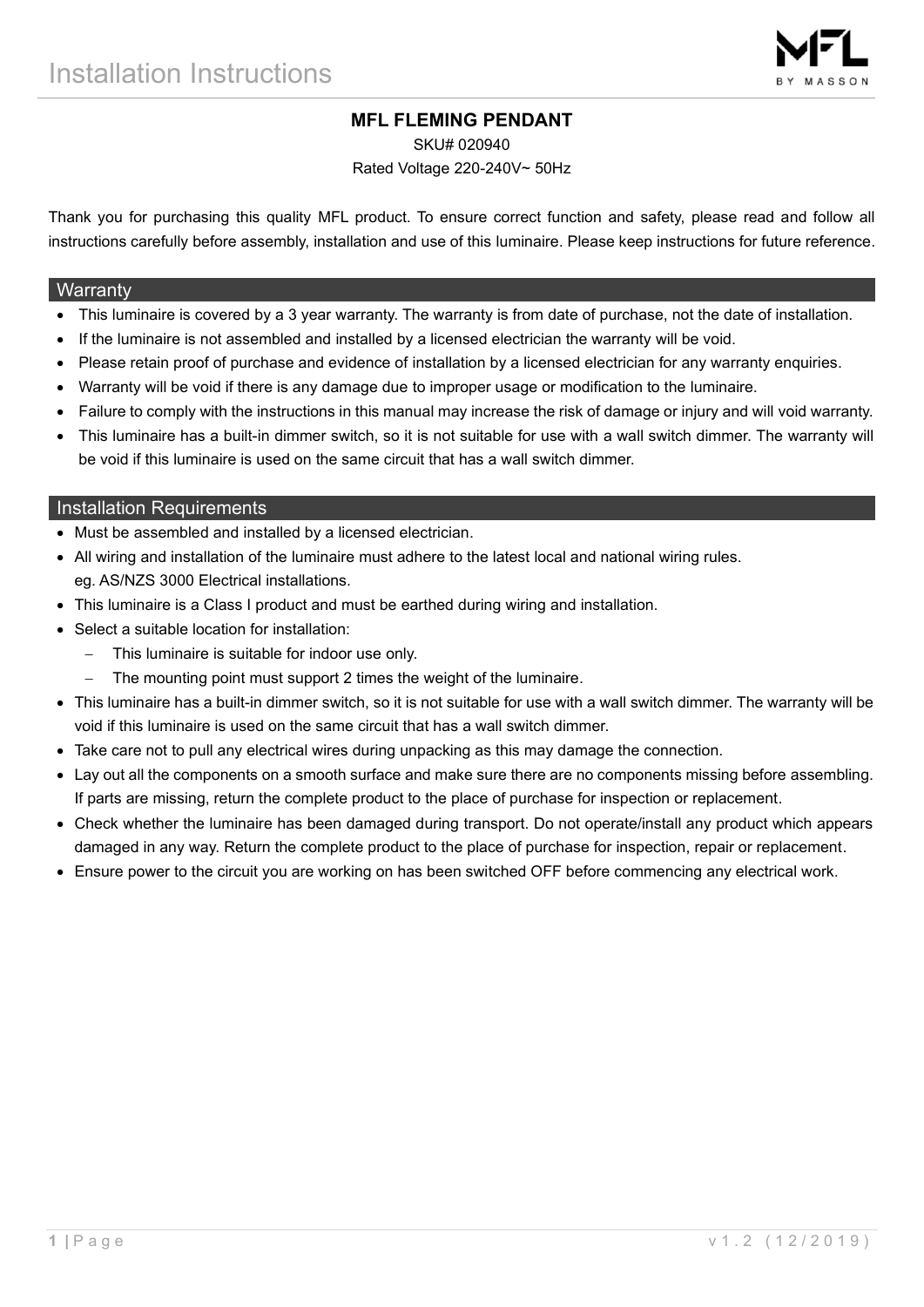

# Installation Directions

- 1. Remove all packaging material from the product and be careful not to throw away accessories that may be hidden within the packaging material. If assembly is required, place the luminaire on a smooth non-scratch surface.
- 2. Ensure power to the circuit you are working on has been switched OFF before commencing any electrical work. (Fig. 1)
- 3. Remove the mounting bracket from the luminaire canopy by loosening the screws from the side. Use the mounting bracket as a template to mark the screw positions on the ceiling. (Fig. 1)
- 4. Install the mounting bracket onto the ceiling by using appropriately sized mounting screws. Ensure the screws used are suitable for the mounting surface and the surrounding environment. (Fig. 1)
- 5. Connect the mains supply wire to the terminal block. Ensure the wires are secure and no bare wires are exposed. (Fig. 2)

| <b>Mains Supply Wire</b> | <b>Luminaire Wire / Terminal Block</b>               |
|--------------------------|------------------------------------------------------|
| Earth – Yellow/Green     | Yellow/Green or $\left(\frac{\Gamma}{\Gamma}\right)$ |
| Neutral – Blue           | Blue or N                                            |
| Live – Brown             | Brown or L                                           |
|                          |                                                      |

- 6. Decide which end of the pendant the dimming sensor needs to be located at for easy access to dim the luminaire. Please note the sensor has a detection range between 0-20cm (Fig. 3)
- 7. Install the canopy & luminaire back onto the mounting bracket and secure by tightening the screws on the side of the canopy. (Fig. 4)
- 8. Switch on the circuit and ensure there is power to the luminaire. (Fig. 5)
- 9. To operate the dimming sensor, place your hand directly below the sensor.
	- **NOTE: The dimming sensor has a detection range between 0-20cm**
	- **NOTE: The dimming range is between 10-100%**
	- **NOTE: The luminaire has dimming memory after it has been switch off.**

**If the luminaire is switched on again in less than 1 minute, the luminaire will default back to 100% brightness. If the luminaire is switched on again in more than 1 minute, the luminaire will return to your last setting.**

10. After the installation, test all lighting functions before the licensed electrician leaves your property. .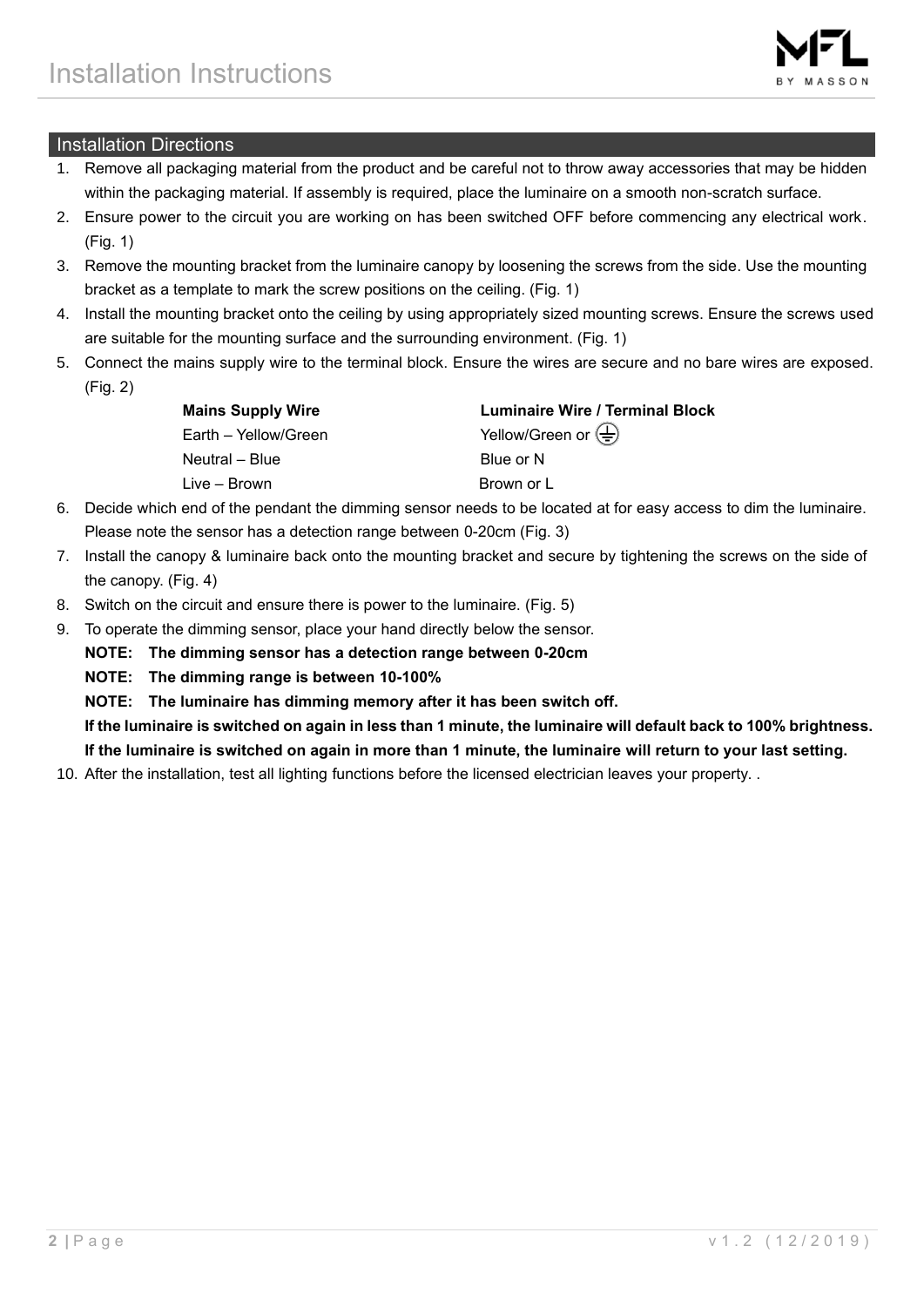# Installation Instructions